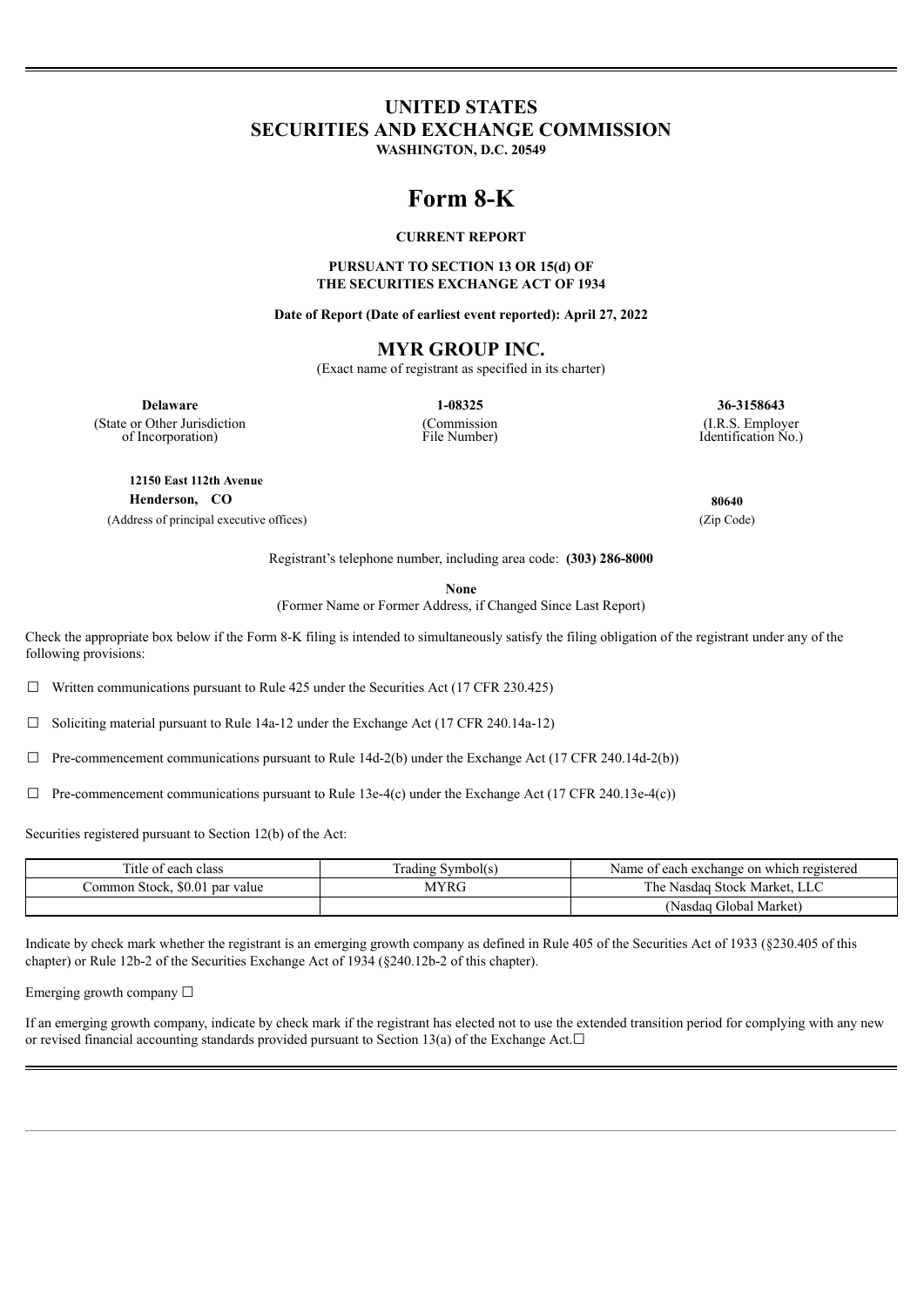#### **Item 2.02 Results of Operations and Financial Condition.**

On April 27, 2022, MYR Group Inc. issued a press release announcing its financial results for the three months ended March 31, 2022. The press release is furnished hereto as Exhibit 99.1.

This information shall not be deemed "filed" for purposes of Section 18 of the Securities Exchange Act of 1934 (the "Exchange Act") or incorporated by reference in any filing under the Securities Act of 1933 or the Exchange Act, except as shall be expressly set forth by specific reference in such a filing.

# **Item 9.01 Financial Statements and Exhibits.**

(d) The following exhibit is being furnished with this Current Report on Form 8-K.

#### [99.1](#page-3-0) MYR Group Inc. Press [Release,](#page-3-0) dated [April](#page-3-0) 27, [2022](#page-3-0)

104 Cover Page Interactive Data File (the cover page XBRL tags are embedded within the Inline XBRL document)

#### -2-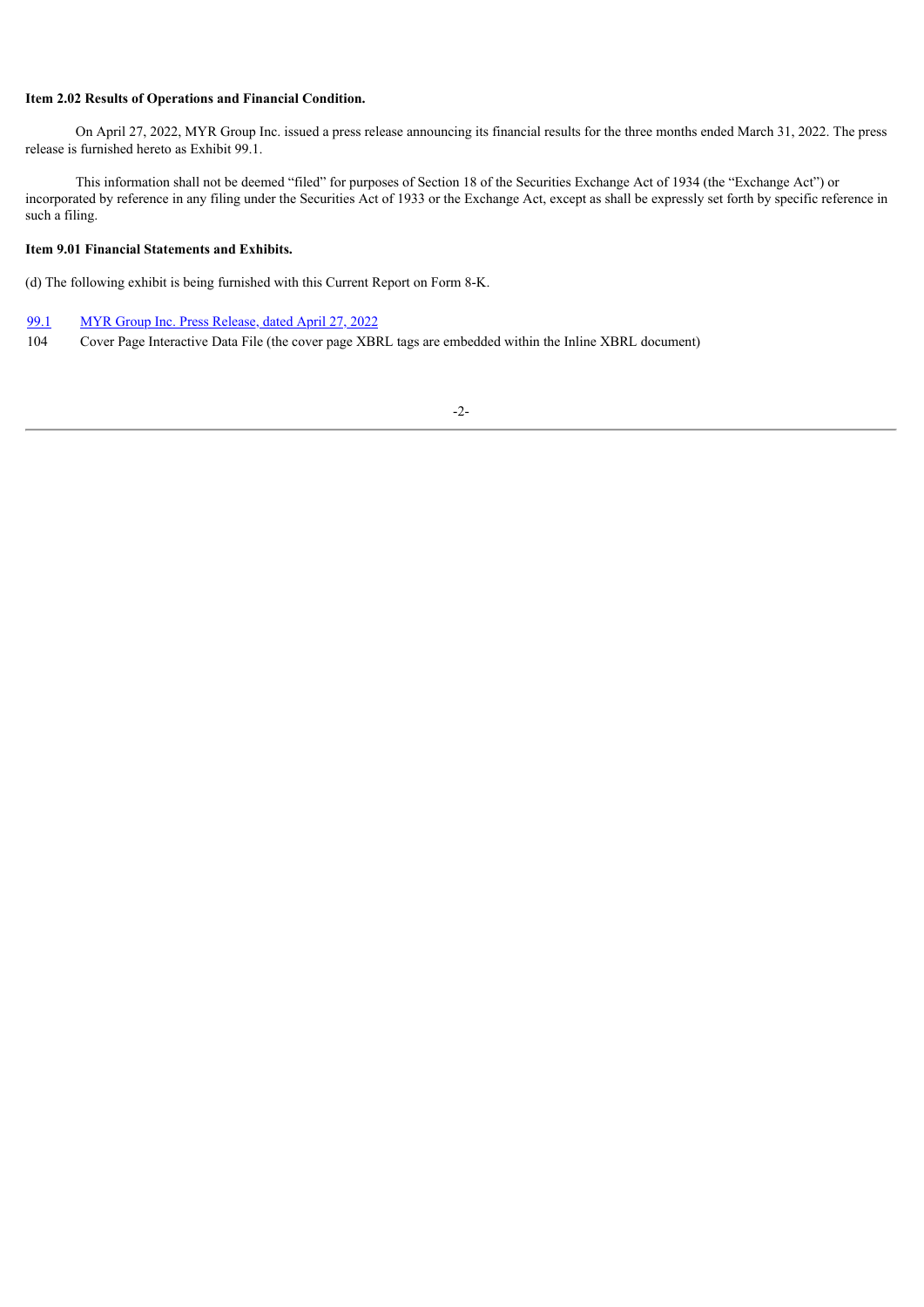# **SIGNATURE**

Pursuant to the requirements of the Securities Exchange Act of 1934, the registrant has duly caused this report to be signed on its behalf by the undersigned hereunto duly authorized.

# **MYR GROUP INC.**

Dated: April 27, 2022 By: /s/ BETTY R. JOHNSON

Name: Betty R. Johnson<br>Title: Senior Vice Presid Senior Vice President and Chief Financial Officer

-3-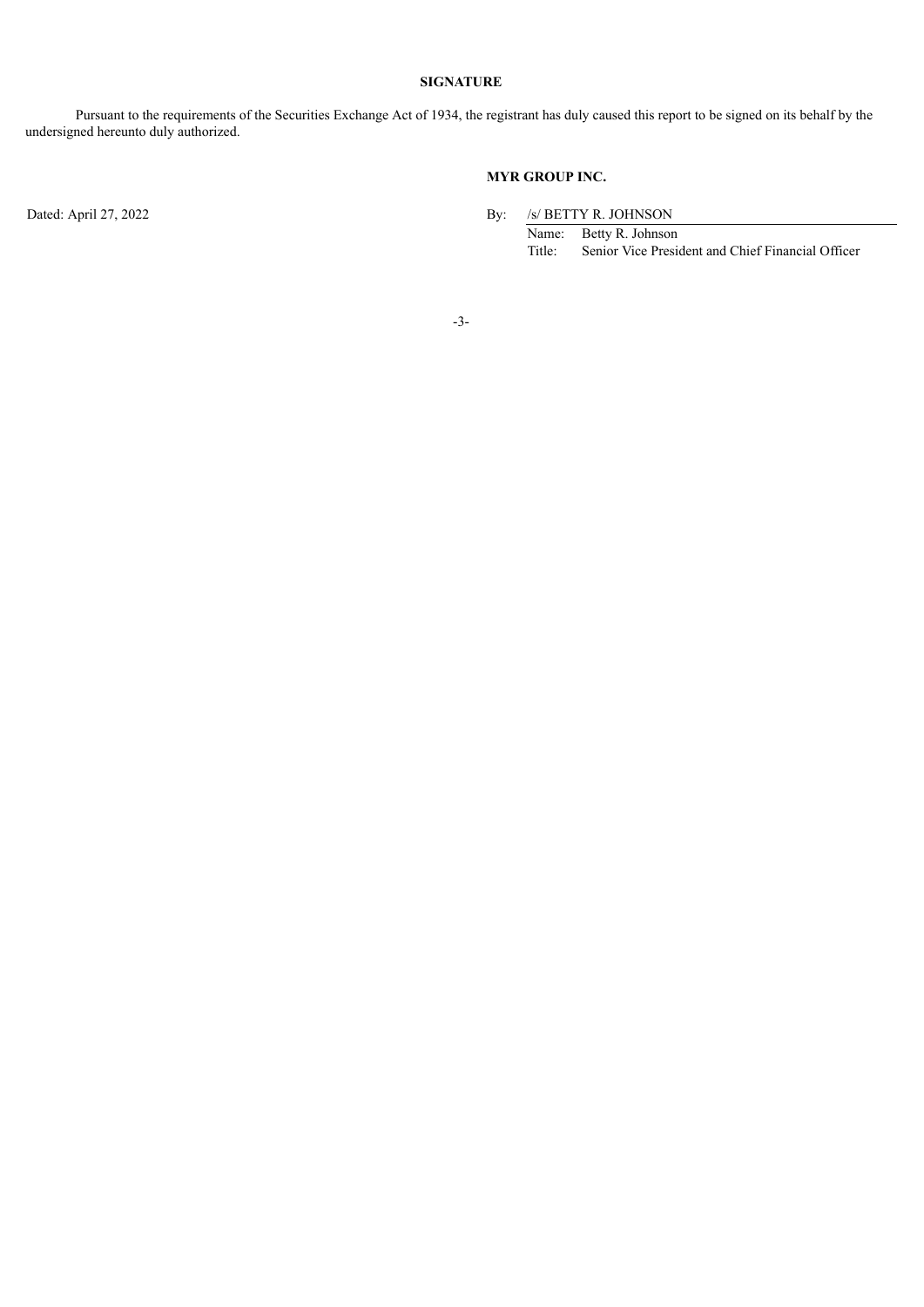<span id="page-3-0"></span>

# **MYR Group Inc. Announces First-Quarter 2022 Results**

Henderson, Colo., April 27, 2022 – **MYR Group Inc. ("MYR") (NASDAQ: MYRG)**, a holding company of leading specialty contractors serving the electric utility infrastructure, commercial and industrial construction markets in the United States and Canada, announced today its first-quarter 2022 financial results.

#### **Highlights for First Quarter 2022**

- Quarterly revenues of \$636.6 million
- Quarterly net income of \$20.7 million and earnings per diluted share of \$1.21
- Quarterly EBITDA of \$39.6 million
- Record backlog of \$2.41 billion

#### **Management Comments**

Rick Swartz, MYR's President and CEO, said, "Our strong first quarter performance positions us well for what we expect to be a successful year in 2022. Our backlog at the end of the first quarter was a record \$2.41 billion, reflecting our solid customer relationships and ability to be competitive in the markets we serve." Mr. Swartz continued, "We are proud of our performance this quarter and excited to build upon our success to grow the business this year. Industry investment continues in both our Transmission and Distribution ("T&D") and Commercial and Industrial ("C&I") markets creating opportunities for us to expand business with existing customers and gain new customer relationships. We believe the skilled capabilities of our team coupled with effective management practices and sound business strategies will contribute to our performance this year."

#### **First Quarter Results**

MYR reported first-quarter 2022 revenues of \$636.6 million, an increase of \$44.1 million, or 7.4 percent, compared to the first quarter of 2021. Specifically, our T&D segment reported revenues of \$364.9 million for the first quarter of 2022, an increase of \$50.0 million, or 15.9 percent, from the first quarter of 2021, primarily due to an increase in revenue on distribution projects, incremental revenues from Powerline Plus Ltd. and affiliate (collectively, the "Powerline Plus Companies"), which we acquired on January 4, 2022, and an increase in revenue from transmission projects. Our C&I segment reported revenues of \$271.8 million for the first quarter of 2022, a decrease of \$5.8 million, or 2.1 percent, from the first quarter of 2021, primarily due to a decrease in revenue in certain geographical areas.

Consolidated gross profit increased to \$80.5 million in the first quarter of 2022, an increase of \$3.5 million or 4.6 percent, from the first quarter of 2021. The increase in gross profit was due to higher revenues partially offset by lower margins. Gross margin was 12.6 percent for the first quarter of 2022 compared to 13.0 percent for the first quarter of 2021. The decrease in gross margin was primarily due to overall cost increases mainly associated with supply chain disruptions and impacts from the COVID-19 pandemic some of which also caused labor and material inefficiencies on certain projects, as well as inclement weather experienced on certain projects. These margin decreases were partially offset by favorable job close outs and net favorable change order adjustments on certain projects. Changes in estimates of gross profit on certain projects resulted in a gross margin increases of 0.5 percent and 0.1 percent for the first quarter of 2022 and 2021, respectively.

Selling, general and administrative expenses increased to \$53.6 million in the first quarter of 2022, compared to \$49.6 million for the first quarter of 2021. The period-over-period increase was primarily due to the acquisition of the Powerline Plus Companies.

Amortization of intangible assets increased to \$2.8 million in the first quarter of 2022, compared to \$0.6 million for the first quarter of 2021. The periodover-period increase was primarily due to amortization related to certain intangibles acquired with the Powerline Plus Companies.

Income tax expense was \$3.8 million for the first quarter of 2022, with an effective tax rate of 15.4 percent, compared to income tax expense of \$7.1 million for the first quarter of 2021, with an effective tax rate of 26.2 percent. The period-over-period decrease in tax rate was primarily due to a favorable impact from stock compensation excess tax benefits and the reduction of the impact of the global intangible low tax income ("GILTI").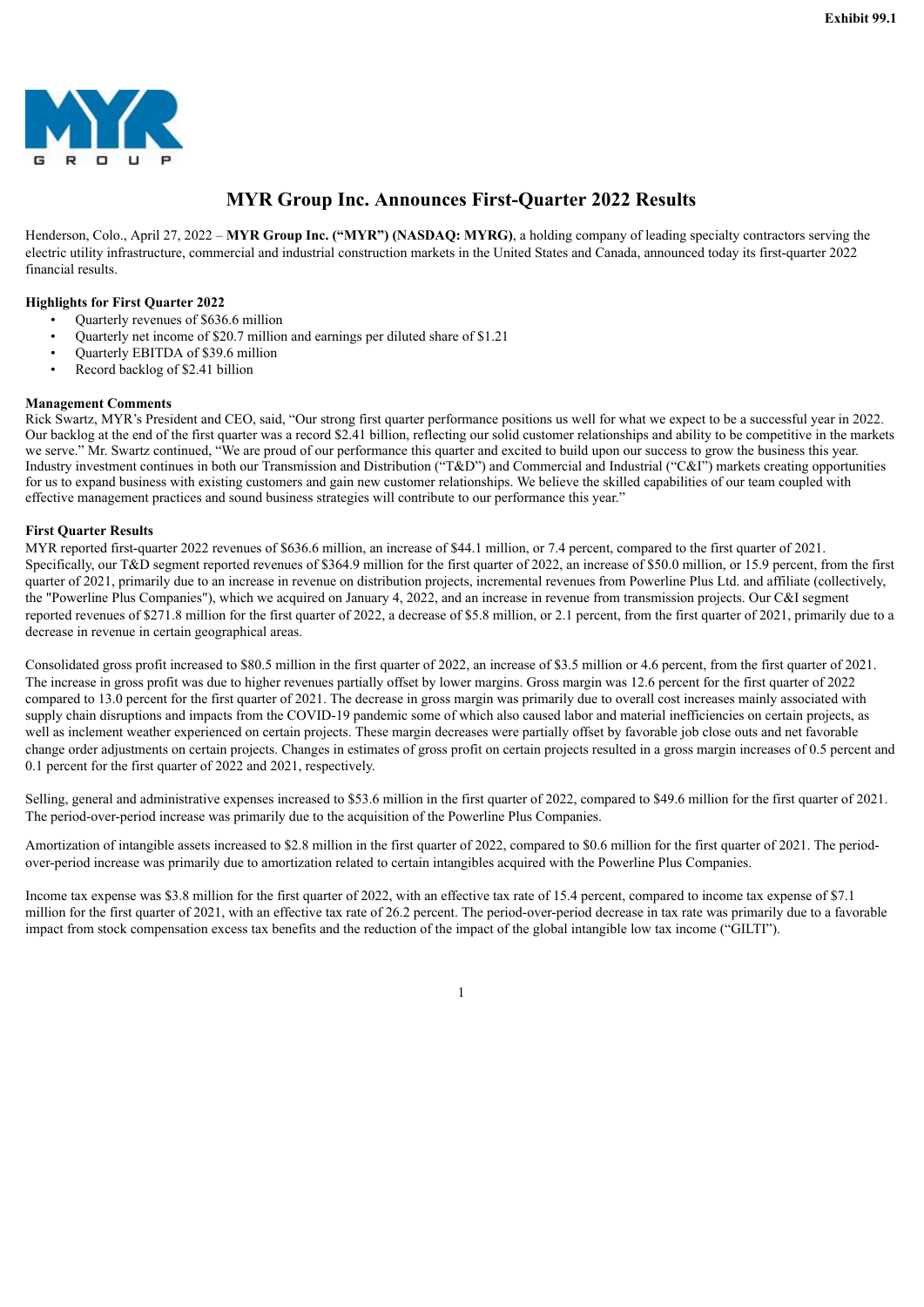For the first quarter of 2022, net income was \$20.7 million, or \$1.21 per diluted share, compared to \$19.9 million, or \$1.17 per diluted share, for the same period of 2021. First-quarter 2022 EBITDA, a non-GAAP financial measure, was \$39.6 million, compared to \$39.3 million in the first quarter of 2021.

#### **Balance Sheet**

As of March 31, 2022, MYR had \$317.5 million of borrowing availability under its \$375 million revolving credit facility.

#### **Non-GAAP Financial Measures**

To supplement MYR's financial statements presented in accordance with generally accepted accounting principles in the United States ("GAAP"), MYR uses certain non-GAAP measures. Reconciliation to the nearest GAAP measures of all non-GAAP measures included in this press release can be found at the end of this release. MYR's definitions of these non-GAAP measures may differ from similarly titled measures used by others. These non-GAAP measures should be considered supplemental to, and not a substitute for, financial information prepared in accordance with GAAP.

MYR believes that these non-GAAP measures are useful because they (i) provide both management and investors meaningful supplemental information regarding financial performance by excluding certain expenses and benefits that may not be indicative of recurring core business operating results, (ii) permit investors to view MYR's performance using the same tools that management uses to evaluate MYR's past performance, reportable business segments and prospects for future performance, (iii) publicly disclose results that are relevant to financial covenants included in MYR's credit facility and (iv) otherwise provide supplemental information that may be useful to investors in evaluating MYR.

#### **Conference Call**

MYR will host a conference call to discuss its first-quarter 2022 results on Thursday, April 28, 2022 at 8:00 a.m. Mountain time. To participate in the conference call via telephone, please dial (877) 561-2750 (domestic) or (763) 416-8565 (international) and enter conference ID 9940838, at least five minutes prior to the start of the event. A replay of the conference call will be available through Thursday, May 5, 2022, at 11:00 a.m. Mountain time, by dialing (855) 859-2056 or (404) 537-3406 and entering conference ID 9940838. MYR will also broadcast the conference call live via the internet. Interested parties may access the webcast through the Investor Relations section of MYR's website at www.myrgroup.com. Please access the website at least 15 minutes prior to the start of the call to register, download and install any necessary audio software. The webcast will be available until Thursday, May 5, 2022 at 11:00 a.m. Mountain time.

#### **About MYR Group Inc.**

MYR Group is a holding company of leading, specialty electrical contractors providing services throughout the United States and Canada through two business segments: Transmission & Distribution (T&D) and Commercial & Industrial (C&I). MYR Group subsidiaries have the experience and expertise to complete electrical installations of any type and size. Their comprehensive T&D services on electric transmission, distribution networks, substation facilities and clean energy projects include design, engineering, procurement, construction, upgrade, maintenance and repair services. T&D customers include investor-owned utilities, cooperatives, private developers, government-funded utilities, independent power producers, independent transmission companies, industrial facility owners and other contractors. Through their C&I segment, they provide a broad range of services which include the design, installation, maintenance and repair of commercial and industrial wiring generally for airports, hospitals, data centers, hotels, stadiums, convention centers, clean energy projects, manufacturing plants, processing facilities, water/waste-water treatment facilities, mining facilities, intelligent transportation systems and roadway lighting. C&I customers include general contractors, commercial and industrial facility owners, government agencies and developers. For more information, visit myrgroup.com.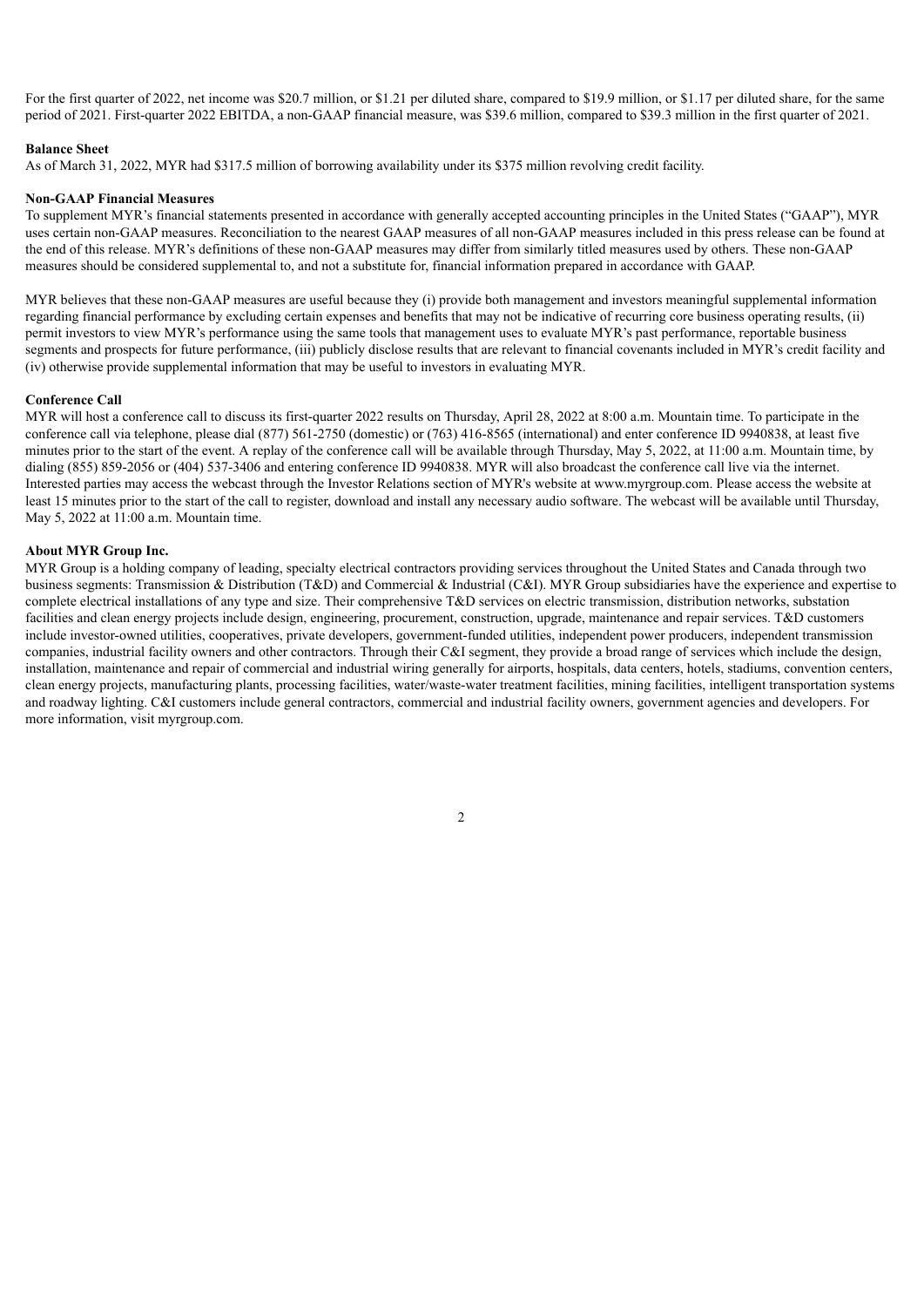#### **Forward-Looking Statements**

Various statements in this announcement, including those that express a belief, expectation, or intention, as well as those that are not statements of historical fact, are forward-looking statements. The forward-looking statements may include projections and estimates concerning the timing and success of specific projects and our future production, revenue, income, capital spending, segment improvements and investments. Forward-looking statements are generally accompanied by words such as "anticipate," "believe," "estimate," "expect," "intend," "likely," "may," "objective," "outlook," "plan," "project," "possible," "potential," "should," "unlikely," or other words that convey the uncertainty of future events or outcomes. The forward-looking statements in this announcement speak only as of the date of this announcement. We disclaim any obligation to update these statements (unless required by securities laws), and we caution you not to rely on them unduly. We have based these forward-looking statements on our current expectations and assumptions about future events. While our management considers these expectations and assumptions to be reasonable, they are inherently subject to significant business, economic, competitive, regulatory and other risks, contingencies and uncertainties, most of which are difficult to predict and many of which are beyond our control. No forward-looking statement can be guaranteed and actual results may differ materially from those projected. Forwardlooking statements in this announcement should be evaluated together with the many uncertainties that affect MYR's business, particularly those mentioned in the risk factors and cautionary statements in Item 1A. of MYR's Annual Report on Form 10-K for the fiscal year ended December 31, 2021, and in any risk factors or cautionary statements contained in MYR's subsequent Ouarterly Reports on Form 10-O or Current Reports on Form 8-K.

#### **MYR Group Inc. Contact:**

Betty R. Johnson, Chief Financial Officer, 847-290-1891, investorinfo@myrgroup.com

#### **Investor Contact:**

David Gutierrez, Dresner Corporate Services, 312-780-7204, dgutierrez@dresnerco.com

*Financial tables follow…*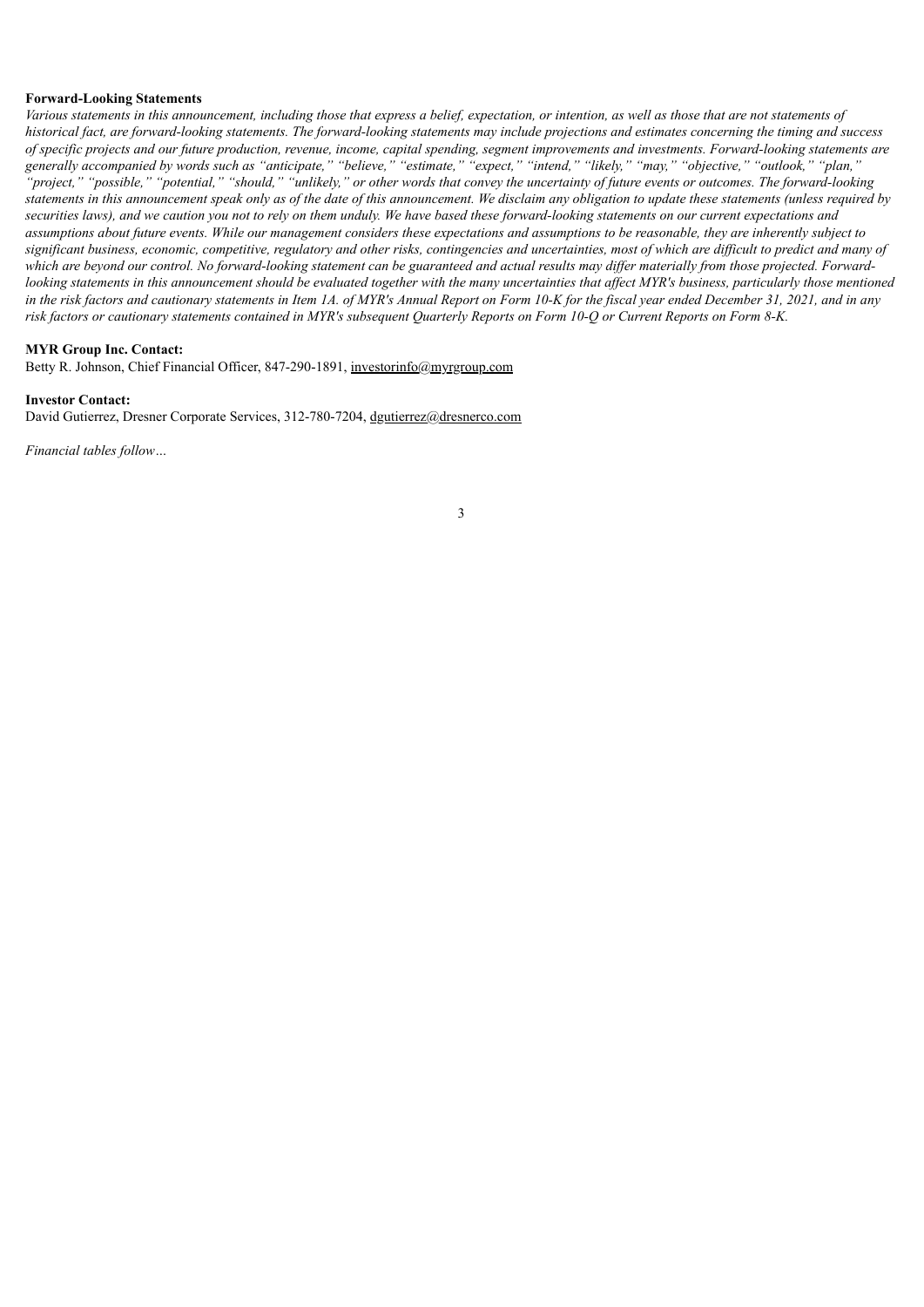# **MYR GROUP INC. Consolidated Balance Sheets As of March 31, 2022 and December 31, 2021**

| (in thousands, except share and per share data)                                                                                                                                          |             | March 31,<br>2022 |               | December 31,<br>2021 |  |
|------------------------------------------------------------------------------------------------------------------------------------------------------------------------------------------|-------------|-------------------|---------------|----------------------|--|
|                                                                                                                                                                                          |             | (unaudited)       |               |                      |  |
| <b>ASSETS</b>                                                                                                                                                                            |             |                   |               |                      |  |
| Current assets:                                                                                                                                                                          |             |                   |               |                      |  |
| Cash and cash equivalents                                                                                                                                                                | \$          | 18,732            | <sup>\$</sup> | 82,092               |  |
| Accounts receivable, net of allowances of \$2,385 and \$2,441, respectively                                                                                                              |             | 386,193           |               | 375,353              |  |
| Contract assets, net of allowances of \$403 and \$385, respectively                                                                                                                      |             | 243,654           |               | 225,075              |  |
| Current portion of receivable for insurance claims in excess of deductibles                                                                                                              |             | 11,388            |               | 11,078               |  |
| Refundable income taxes                                                                                                                                                                  |             | 5,557             |               | 9,228                |  |
| Prepaid expenses and other current assets                                                                                                                                                |             | 50,071            |               | 45,564               |  |
| Total current assets                                                                                                                                                                     |             | 715,595           |               | 748,390              |  |
| Property and equipment, net of accumulated depreciation of \$331,174 and \$322,128, respectively                                                                                         |             | 206,969           |               | 196,092              |  |
| Operating lease right-of-use assets                                                                                                                                                      |             | 32,438            |               | 20,971               |  |
| Goodwill                                                                                                                                                                                 |             | 110,594           |               | 66,065               |  |
| Intangible assets, net of accumulated amortization of \$19,571 and \$16,779, respectively                                                                                                |             | 102,916           |               | 49,054               |  |
| Receivable for insurance claims in excess of deductibles                                                                                                                                 |             | 30,602            |               | 32,443               |  |
| Investment in joint ventures                                                                                                                                                             |             | 2,792             |               | 3,978                |  |
| Other assets                                                                                                                                                                             |             | 3,673             |               | 4,099                |  |
| Total assets                                                                                                                                                                             | $\mathbf S$ | 1,205,579         | $\mathbb{S}$  | 1,121,092            |  |
|                                                                                                                                                                                          |             |                   |               |                      |  |
| <b>LIABILITIES AND STOCKHOLDERS' EQUITY</b>                                                                                                                                              |             |                   |               |                      |  |
| Current liabilities:                                                                                                                                                                     |             |                   |               |                      |  |
| Current portion of long-term debt                                                                                                                                                        | \$          | 1,039             | -\$           | 1,039                |  |
| Current portion of operating lease obligations                                                                                                                                           |             | 9,270             |               | 7,765                |  |
| Current portion of finance lease obligations                                                                                                                                             |             | 1,374             |               |                      |  |
| Accounts payable                                                                                                                                                                         |             | 223,703           |               | 200,744              |  |
| Contract liabilities                                                                                                                                                                     |             | 165,127           |               | 167,931              |  |
| Current portion of accrued self-insurance                                                                                                                                                |             | 25,916            |               | 24,242               |  |
| Accrued income taxes                                                                                                                                                                     |             | 2,866             |               | 2,021                |  |
| Other current liabilities                                                                                                                                                                |             | 68,969            |               | 94,857               |  |
| Total current liabilities                                                                                                                                                                |             | 498,264           |               | 498,599              |  |
| Deferred income tax liabilities                                                                                                                                                          |             | 24,627            |               | 24,620               |  |
| Long-term debt                                                                                                                                                                           |             | 48,657            |               | 3,464                |  |
| Accrued self-insurance                                                                                                                                                                   |             | 48,794            |               | 50,816               |  |
| Operating lease obligations, net of current maturities                                                                                                                                   |             | 23,180            |               | 13,230               |  |
| Finance lease obligations, net of current maturities                                                                                                                                     |             | 3,001             |               |                      |  |
| Other liabilities                                                                                                                                                                        |             | 22,778            |               | 11,261               |  |
| <b>Total liabilities</b>                                                                                                                                                                 |             | 669,301           |               | 601,990              |  |
| Commitments and contingencies                                                                                                                                                            |             |                   |               |                      |  |
| Stockholders' equity:                                                                                                                                                                    |             |                   |               |                      |  |
| Preferred stock—\$0.01 par value per share; 4,000,000 authorized shares; none issued and outstanding at March 31, 2022 and December 31,<br>2021                                          |             |                   |               |                      |  |
| Common stock—\$0.01 par value per share; 100,000,000 authorized shares; 16,995,250 and 16,870,636 shares issued and outstanding at<br>March 31, 2022 and December 31, 2021, respectively |             | 170               |               | 168                  |  |
| Additional paid-in capital                                                                                                                                                               |             | 159,256           |               | 163,754              |  |
| Accumulated other comprehensive income                                                                                                                                                   |             | 1,824             |               | 173                  |  |
| Retained earnings                                                                                                                                                                        |             | 375,028           |               | 355,007              |  |
| Total stockholders' equity                                                                                                                                                               |             | 536,278           |               | 519,102              |  |
| Total liabilities and stockholders' equity                                                                                                                                               | $\mathbf S$ | 1,205,579         | $\mathbb{S}$  | 1,121,092            |  |
|                                                                                                                                                                                          |             |                   |               |                      |  |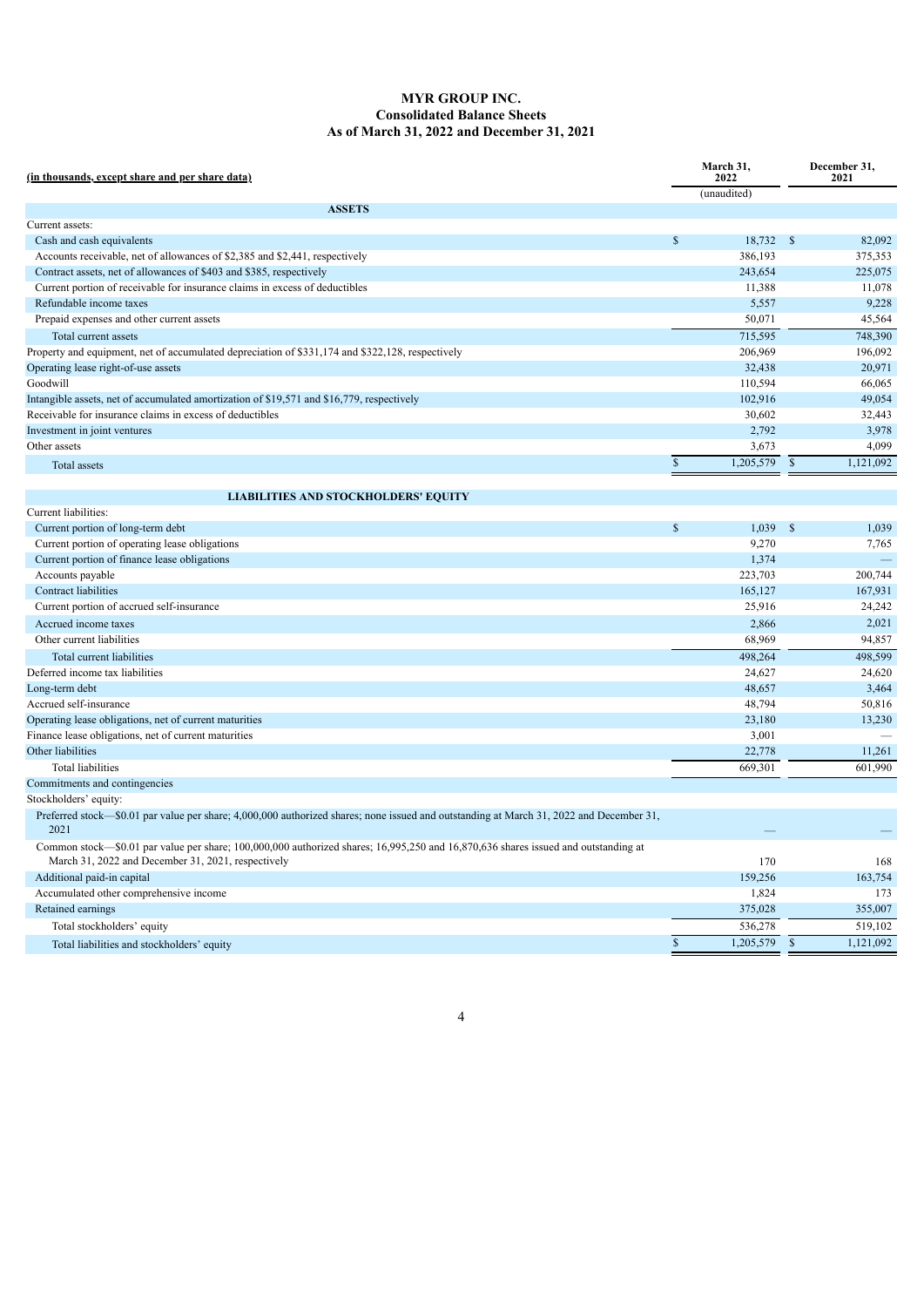# **MYR GROUP INC. Unaudited Consolidated Statements of Operations Three Months Ended March 31, 2022 and 2021**

|                                                                                   |             | Three months ended<br>March 31, |               |         |  |  |  |
|-----------------------------------------------------------------------------------|-------------|---------------------------------|---------------|---------|--|--|--|
| <u>(in thousands, except per share data)</u>                                      |             | 2022                            |               | 2021    |  |  |  |
| Contract revenues                                                                 | \$          | 636,624                         | -S            | 592,486 |  |  |  |
| Contract costs                                                                    |             | 556,139                         |               | 515,533 |  |  |  |
| Gross profit                                                                      |             | 80,485                          |               | 76,953  |  |  |  |
| Selling, general and administrative expenses                                      |             | 53,564                          |               | 49,647  |  |  |  |
| Amortization of intangible assets                                                 |             | 2,767                           |               | 578     |  |  |  |
| Gain on sale of property and equipment                                            |             | (748)                           |               | (683)   |  |  |  |
| Income from operations                                                            |             | 24,902                          |               | 27,411  |  |  |  |
| Other income (expense):                                                           |             |                                 |               |         |  |  |  |
| Interest income                                                                   |             | 8                               |               | 13      |  |  |  |
| Interest expense                                                                  |             | (451)                           |               | (475)   |  |  |  |
| Other income (expense), net                                                       |             | (15)                            |               | 41      |  |  |  |
| Income before provision for income taxes                                          |             | 24,444                          |               | 26,990  |  |  |  |
| Income tax expense                                                                |             | 3,756                           |               | 7,062   |  |  |  |
| Net income                                                                        |             | 20,688                          | S             | 19,928  |  |  |  |
| Income per common share:                                                          |             |                                 |               |         |  |  |  |
| —Basic                                                                            | \$          | 1.22                            | \$.           | 1.19    |  |  |  |
| -Diluted                                                                          | $\mathbf S$ | 1.21                            | <sup>\$</sup> | 1.17    |  |  |  |
| Weighted average number of common shares and potential common shares outstanding: |             |                                 |               |         |  |  |  |
| -Basic                                                                            |             | 16,916                          |               | 16,760  |  |  |  |
| -Diluted                                                                          |             | 17,133                          |               | 17,045  |  |  |  |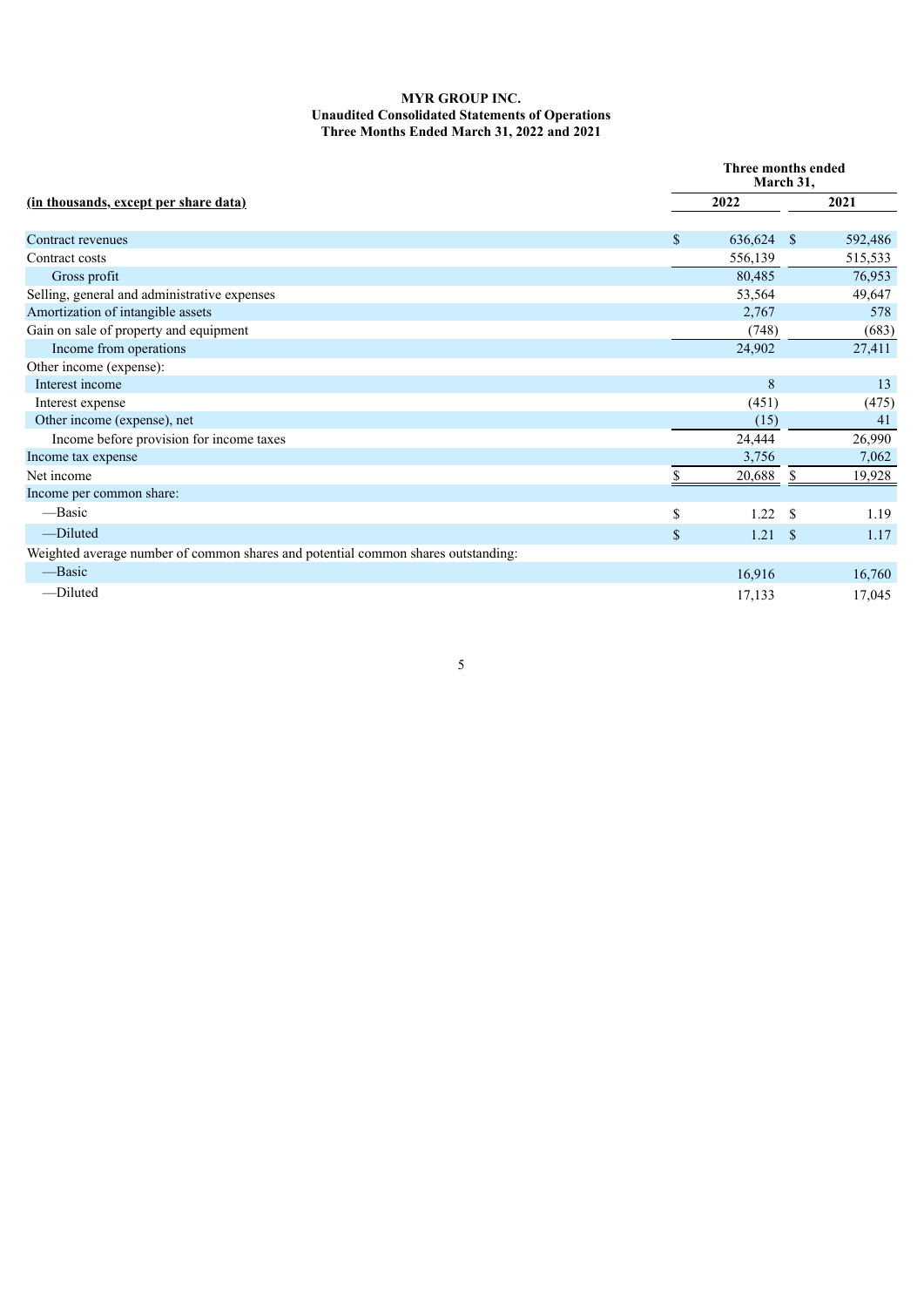# **MYR GROUP INC. Unaudited Consolidated Statements of Cash Flows Three Months Ended March 31, 2022 and 2021**

| 2021<br>2022<br>Cash flows from operating activities:<br>19,928<br>Net income<br>\$<br>20,688<br><sup>\$</sup><br>Adjustments to reconcile net income to net cash flows provided by operating activities:<br>Depreciation and amortization of property and equipment<br>11,904<br>11,293<br>Amortization of intangible assets<br>2,767<br>578<br>Stock-based compensation expense<br>1,624<br>1,487<br>Deferred income taxes<br>(1)<br>(47)<br>Gain on sale of property and equipment<br>(748)<br>(683)<br>Other non-cash items<br>886<br>529<br>Changes in operating assets and liabilities, net of acquisition:<br>Accounts receivable, net<br>2,902<br>12,592<br>Contract assets, net<br>(5,745)<br>(6,991)<br>Receivable for insurance claims in excess of deductibles<br>1,531<br>802<br>281<br>15,314<br>Other assets<br>15,613<br>29,198<br>Accounts payable<br>Contract liabilities<br>(18,087)<br>(4, 470)<br>Accrued self-insurance<br>(352)<br>(285)<br>Other liabilities<br>(25, 413)<br>(6,238)<br>59,390<br>Net cash flows provided by operating activities<br>21,467<br>Proceeds from sale of property and equipment<br>1,027<br>651<br>Cash paid for acquired business, net of cash acquired<br>(110, 576)<br>Purchases of property and equipment<br>(14,037)<br>(7,031)<br>Net cash flows used in investing activities<br>(123, 586)<br>(6,380)<br>Net borrowings under revolving lines of credit<br>45,193<br>Payment of principal obligations under finance leases<br>(437)<br>(273)<br>Proceeds from exercise of stock options<br>4<br>110<br>Payments related to tax withholding for stock-based compensation<br>(6,791)<br>(2,618)<br>Other financing activities<br>12<br>Net cash flows provided by (used in) financing activities<br>37,969<br>(2,769)<br>Effect of exchange rate changes on cash<br>790<br>160<br>Net increase (decrease) in cash and cash equivalents<br>(63, 360)<br>50,401<br>Beginning of period<br>82,092<br>22,668 |                                              | Three months ended<br>March 31, |              |        |
|-------------------------------------------------------------------------------------------------------------------------------------------------------------------------------------------------------------------------------------------------------------------------------------------------------------------------------------------------------------------------------------------------------------------------------------------------------------------------------------------------------------------------------------------------------------------------------------------------------------------------------------------------------------------------------------------------------------------------------------------------------------------------------------------------------------------------------------------------------------------------------------------------------------------------------------------------------------------------------------------------------------------------------------------------------------------------------------------------------------------------------------------------------------------------------------------------------------------------------------------------------------------------------------------------------------------------------------------------------------------------------------------------------------------------------------------------------------------------------------------------------------------------------------------------------------------------------------------------------------------------------------------------------------------------------------------------------------------------------------------------------------------------------------------------------------------------------------------------------------------------------------------------------------------------------------------------------------------|----------------------------------------------|---------------------------------|--------------|--------|
|                                                                                                                                                                                                                                                                                                                                                                                                                                                                                                                                                                                                                                                                                                                                                                                                                                                                                                                                                                                                                                                                                                                                                                                                                                                                                                                                                                                                                                                                                                                                                                                                                                                                                                                                                                                                                                                                                                                                                                   | (in thousands)                               |                                 |              |        |
|                                                                                                                                                                                                                                                                                                                                                                                                                                                                                                                                                                                                                                                                                                                                                                                                                                                                                                                                                                                                                                                                                                                                                                                                                                                                                                                                                                                                                                                                                                                                                                                                                                                                                                                                                                                                                                                                                                                                                                   |                                              |                                 |              |        |
|                                                                                                                                                                                                                                                                                                                                                                                                                                                                                                                                                                                                                                                                                                                                                                                                                                                                                                                                                                                                                                                                                                                                                                                                                                                                                                                                                                                                                                                                                                                                                                                                                                                                                                                                                                                                                                                                                                                                                                   |                                              |                                 |              |        |
|                                                                                                                                                                                                                                                                                                                                                                                                                                                                                                                                                                                                                                                                                                                                                                                                                                                                                                                                                                                                                                                                                                                                                                                                                                                                                                                                                                                                                                                                                                                                                                                                                                                                                                                                                                                                                                                                                                                                                                   |                                              |                                 |              |        |
|                                                                                                                                                                                                                                                                                                                                                                                                                                                                                                                                                                                                                                                                                                                                                                                                                                                                                                                                                                                                                                                                                                                                                                                                                                                                                                                                                                                                                                                                                                                                                                                                                                                                                                                                                                                                                                                                                                                                                                   |                                              |                                 |              |        |
|                                                                                                                                                                                                                                                                                                                                                                                                                                                                                                                                                                                                                                                                                                                                                                                                                                                                                                                                                                                                                                                                                                                                                                                                                                                                                                                                                                                                                                                                                                                                                                                                                                                                                                                                                                                                                                                                                                                                                                   |                                              |                                 |              |        |
|                                                                                                                                                                                                                                                                                                                                                                                                                                                                                                                                                                                                                                                                                                                                                                                                                                                                                                                                                                                                                                                                                                                                                                                                                                                                                                                                                                                                                                                                                                                                                                                                                                                                                                                                                                                                                                                                                                                                                                   |                                              |                                 |              |        |
|                                                                                                                                                                                                                                                                                                                                                                                                                                                                                                                                                                                                                                                                                                                                                                                                                                                                                                                                                                                                                                                                                                                                                                                                                                                                                                                                                                                                                                                                                                                                                                                                                                                                                                                                                                                                                                                                                                                                                                   |                                              |                                 |              |        |
|                                                                                                                                                                                                                                                                                                                                                                                                                                                                                                                                                                                                                                                                                                                                                                                                                                                                                                                                                                                                                                                                                                                                                                                                                                                                                                                                                                                                                                                                                                                                                                                                                                                                                                                                                                                                                                                                                                                                                                   |                                              |                                 |              |        |
|                                                                                                                                                                                                                                                                                                                                                                                                                                                                                                                                                                                                                                                                                                                                                                                                                                                                                                                                                                                                                                                                                                                                                                                                                                                                                                                                                                                                                                                                                                                                                                                                                                                                                                                                                                                                                                                                                                                                                                   |                                              |                                 |              |        |
|                                                                                                                                                                                                                                                                                                                                                                                                                                                                                                                                                                                                                                                                                                                                                                                                                                                                                                                                                                                                                                                                                                                                                                                                                                                                                                                                                                                                                                                                                                                                                                                                                                                                                                                                                                                                                                                                                                                                                                   |                                              |                                 |              |        |
|                                                                                                                                                                                                                                                                                                                                                                                                                                                                                                                                                                                                                                                                                                                                                                                                                                                                                                                                                                                                                                                                                                                                                                                                                                                                                                                                                                                                                                                                                                                                                                                                                                                                                                                                                                                                                                                                                                                                                                   |                                              |                                 |              |        |
|                                                                                                                                                                                                                                                                                                                                                                                                                                                                                                                                                                                                                                                                                                                                                                                                                                                                                                                                                                                                                                                                                                                                                                                                                                                                                                                                                                                                                                                                                                                                                                                                                                                                                                                                                                                                                                                                                                                                                                   |                                              |                                 |              |        |
|                                                                                                                                                                                                                                                                                                                                                                                                                                                                                                                                                                                                                                                                                                                                                                                                                                                                                                                                                                                                                                                                                                                                                                                                                                                                                                                                                                                                                                                                                                                                                                                                                                                                                                                                                                                                                                                                                                                                                                   |                                              |                                 |              |        |
|                                                                                                                                                                                                                                                                                                                                                                                                                                                                                                                                                                                                                                                                                                                                                                                                                                                                                                                                                                                                                                                                                                                                                                                                                                                                                                                                                                                                                                                                                                                                                                                                                                                                                                                                                                                                                                                                                                                                                                   |                                              |                                 |              |        |
|                                                                                                                                                                                                                                                                                                                                                                                                                                                                                                                                                                                                                                                                                                                                                                                                                                                                                                                                                                                                                                                                                                                                                                                                                                                                                                                                                                                                                                                                                                                                                                                                                                                                                                                                                                                                                                                                                                                                                                   |                                              |                                 |              |        |
|                                                                                                                                                                                                                                                                                                                                                                                                                                                                                                                                                                                                                                                                                                                                                                                                                                                                                                                                                                                                                                                                                                                                                                                                                                                                                                                                                                                                                                                                                                                                                                                                                                                                                                                                                                                                                                                                                                                                                                   |                                              |                                 |              |        |
|                                                                                                                                                                                                                                                                                                                                                                                                                                                                                                                                                                                                                                                                                                                                                                                                                                                                                                                                                                                                                                                                                                                                                                                                                                                                                                                                                                                                                                                                                                                                                                                                                                                                                                                                                                                                                                                                                                                                                                   |                                              |                                 |              |        |
|                                                                                                                                                                                                                                                                                                                                                                                                                                                                                                                                                                                                                                                                                                                                                                                                                                                                                                                                                                                                                                                                                                                                                                                                                                                                                                                                                                                                                                                                                                                                                                                                                                                                                                                                                                                                                                                                                                                                                                   |                                              |                                 |              |        |
|                                                                                                                                                                                                                                                                                                                                                                                                                                                                                                                                                                                                                                                                                                                                                                                                                                                                                                                                                                                                                                                                                                                                                                                                                                                                                                                                                                                                                                                                                                                                                                                                                                                                                                                                                                                                                                                                                                                                                                   |                                              |                                 |              |        |
|                                                                                                                                                                                                                                                                                                                                                                                                                                                                                                                                                                                                                                                                                                                                                                                                                                                                                                                                                                                                                                                                                                                                                                                                                                                                                                                                                                                                                                                                                                                                                                                                                                                                                                                                                                                                                                                                                                                                                                   | Cash flows from investing activities:        |                                 |              |        |
|                                                                                                                                                                                                                                                                                                                                                                                                                                                                                                                                                                                                                                                                                                                                                                                                                                                                                                                                                                                                                                                                                                                                                                                                                                                                                                                                                                                                                                                                                                                                                                                                                                                                                                                                                                                                                                                                                                                                                                   |                                              |                                 |              |        |
|                                                                                                                                                                                                                                                                                                                                                                                                                                                                                                                                                                                                                                                                                                                                                                                                                                                                                                                                                                                                                                                                                                                                                                                                                                                                                                                                                                                                                                                                                                                                                                                                                                                                                                                                                                                                                                                                                                                                                                   |                                              |                                 |              |        |
|                                                                                                                                                                                                                                                                                                                                                                                                                                                                                                                                                                                                                                                                                                                                                                                                                                                                                                                                                                                                                                                                                                                                                                                                                                                                                                                                                                                                                                                                                                                                                                                                                                                                                                                                                                                                                                                                                                                                                                   |                                              |                                 |              |        |
|                                                                                                                                                                                                                                                                                                                                                                                                                                                                                                                                                                                                                                                                                                                                                                                                                                                                                                                                                                                                                                                                                                                                                                                                                                                                                                                                                                                                                                                                                                                                                                                                                                                                                                                                                                                                                                                                                                                                                                   |                                              |                                 |              |        |
|                                                                                                                                                                                                                                                                                                                                                                                                                                                                                                                                                                                                                                                                                                                                                                                                                                                                                                                                                                                                                                                                                                                                                                                                                                                                                                                                                                                                                                                                                                                                                                                                                                                                                                                                                                                                                                                                                                                                                                   | <b>Cash flows from financing activities:</b> |                                 |              |        |
|                                                                                                                                                                                                                                                                                                                                                                                                                                                                                                                                                                                                                                                                                                                                                                                                                                                                                                                                                                                                                                                                                                                                                                                                                                                                                                                                                                                                                                                                                                                                                                                                                                                                                                                                                                                                                                                                                                                                                                   |                                              |                                 |              |        |
|                                                                                                                                                                                                                                                                                                                                                                                                                                                                                                                                                                                                                                                                                                                                                                                                                                                                                                                                                                                                                                                                                                                                                                                                                                                                                                                                                                                                                                                                                                                                                                                                                                                                                                                                                                                                                                                                                                                                                                   |                                              |                                 |              |        |
|                                                                                                                                                                                                                                                                                                                                                                                                                                                                                                                                                                                                                                                                                                                                                                                                                                                                                                                                                                                                                                                                                                                                                                                                                                                                                                                                                                                                                                                                                                                                                                                                                                                                                                                                                                                                                                                                                                                                                                   |                                              |                                 |              |        |
|                                                                                                                                                                                                                                                                                                                                                                                                                                                                                                                                                                                                                                                                                                                                                                                                                                                                                                                                                                                                                                                                                                                                                                                                                                                                                                                                                                                                                                                                                                                                                                                                                                                                                                                                                                                                                                                                                                                                                                   |                                              |                                 |              |        |
|                                                                                                                                                                                                                                                                                                                                                                                                                                                                                                                                                                                                                                                                                                                                                                                                                                                                                                                                                                                                                                                                                                                                                                                                                                                                                                                                                                                                                                                                                                                                                                                                                                                                                                                                                                                                                                                                                                                                                                   |                                              |                                 |              |        |
|                                                                                                                                                                                                                                                                                                                                                                                                                                                                                                                                                                                                                                                                                                                                                                                                                                                                                                                                                                                                                                                                                                                                                                                                                                                                                                                                                                                                                                                                                                                                                                                                                                                                                                                                                                                                                                                                                                                                                                   |                                              |                                 |              |        |
|                                                                                                                                                                                                                                                                                                                                                                                                                                                                                                                                                                                                                                                                                                                                                                                                                                                                                                                                                                                                                                                                                                                                                                                                                                                                                                                                                                                                                                                                                                                                                                                                                                                                                                                                                                                                                                                                                                                                                                   |                                              |                                 |              |        |
|                                                                                                                                                                                                                                                                                                                                                                                                                                                                                                                                                                                                                                                                                                                                                                                                                                                                                                                                                                                                                                                                                                                                                                                                                                                                                                                                                                                                                                                                                                                                                                                                                                                                                                                                                                                                                                                                                                                                                                   |                                              |                                 |              |        |
|                                                                                                                                                                                                                                                                                                                                                                                                                                                                                                                                                                                                                                                                                                                                                                                                                                                                                                                                                                                                                                                                                                                                                                                                                                                                                                                                                                                                                                                                                                                                                                                                                                                                                                                                                                                                                                                                                                                                                                   | Cash and cash equivalents:                   |                                 |              |        |
|                                                                                                                                                                                                                                                                                                                                                                                                                                                                                                                                                                                                                                                                                                                                                                                                                                                                                                                                                                                                                                                                                                                                                                                                                                                                                                                                                                                                                                                                                                                                                                                                                                                                                                                                                                                                                                                                                                                                                                   |                                              |                                 |              |        |
| End of period                                                                                                                                                                                                                                                                                                                                                                                                                                                                                                                                                                                                                                                                                                                                                                                                                                                                                                                                                                                                                                                                                                                                                                                                                                                                                                                                                                                                                                                                                                                                                                                                                                                                                                                                                                                                                                                                                                                                                     |                                              | \$<br>18,732                    | $\mathbb{S}$ | 73,069 |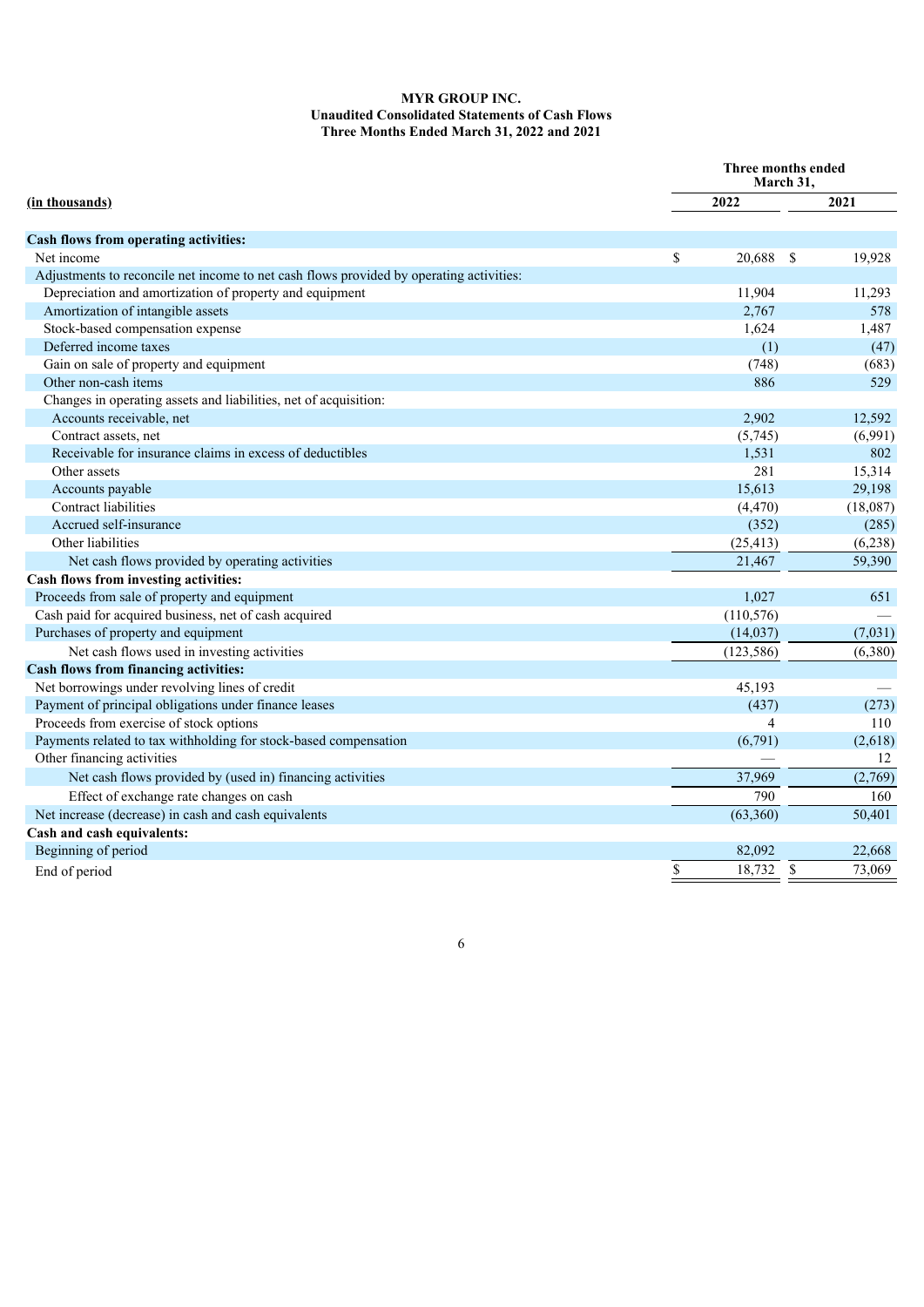# **MYR GROUP INC. Unaudited Consolidated Selected Data, Unaudited Performance Measure and Reconciliation of Non-GAAP Measure For the Three and Twelve Months Ended March 31, 2022 and 2021 and As of March 31, 2022, December 31, 2021, March 31, 2021 and March 31, 2020**

|                                                                                         |                 | Three months ended<br>March 31, |                    | Last twelve months ended<br>March 31, |                                       |                    |                 |                    |                   |         |
|-----------------------------------------------------------------------------------------|-----------------|---------------------------------|--------------------|---------------------------------------|---------------------------------------|--------------------|-----------------|--------------------|-------------------|---------|
| (dollars in thousands, except share and per share data)                                 |                 | 2022                            |                    | 2021                                  |                                       | 2022               |                 |                    | 2021              |         |
| <b>Summary Statement of Operations Data:</b>                                            |                 |                                 |                    |                                       |                                       |                    |                 |                    |                   |         |
| Contract revenues                                                                       | \$              | 636,624                         | \$                 | 592,486                               | \$                                    | 2,542,427          | \$              |                    | 2,321,408         |         |
|                                                                                         | $\overline{\$}$ | 80,485                          | \$                 | 76,953                                | \$                                    | 328,513            | \$              |                    | 291,174           |         |
| Gross profit                                                                            |                 |                                 |                    |                                       |                                       |                    |                 |                    |                   |         |
| Income from operations                                                                  | \$              | 24,902                          | \$                 | 27,411                                | \$                                    | 116,051            | \$              |                    | 97,548            |         |
| Income before provision for income taxes                                                | \$              | 24,444                          | \$                 | 26,990                                | \$                                    | 113,760            | $\overline{\$}$ |                    | 94,373            |         |
| Income tax expense                                                                      | \$              | 3,756                           | \$                 | 7,062                                 | \$                                    | 27,994             | \$              |                    | 25,618            |         |
| Net income                                                                              | \$              | 20,688                          | \$                 | 19,928                                | \$                                    | 85,766             | $\$$            |                    | 68,755            |         |
| Tax rate                                                                                |                 | 15.4%                           |                    | 26.2 %                                |                                       | 24.6 %             |                 |                    | 27.1%             |         |
| Per Share Data:                                                                         |                 |                                 |                    |                                       |                                       |                    |                 |                    |                   |         |
| Income per common share:                                                                |                 |                                 |                    |                                       |                                       |                    |                 |                    |                   |         |
| - Basic                                                                                 | \$              | 1.22                            | $\$$               | 1.19                                  | \$                                    | 5.08               | (1)<br>\$       |                    | 4.12              | (1)     |
| - Diluted                                                                               | \$              | 1.21                            | $\mathbf{\hat{S}}$ | 1.17                                  | $\boldsymbol{\mathsf{S}}$             | 5.00               | $(1)$ \$        |                    | 4.06              | (1)     |
| Weighted average number of common shares and potential<br>common shares outstanding:    |                 |                                 |                    |                                       |                                       |                    |                 |                    |                   |         |
| $-$ Basic                                                                               |                 | 16,916                          |                    | 16,760                                |                                       | 16,877             | (2)             |                    | 16,717            | (2)     |
| - Diluted                                                                               |                 | 17,133                          |                    | 17,045                                |                                       | 17,159             | (2)             |                    | 16,928            | (2)     |
| (in thousands)                                                                          |                 | March 31,<br>2022               |                    | December 31,<br>2021                  |                                       | March 31,<br>2021  |                 |                    | March 31,<br>2020 |         |
| <b>Summary Balance Sheet Data:</b>                                                      |                 |                                 |                    |                                       |                                       |                    |                 |                    |                   |         |
| Total assets                                                                            |                 | $\mathbf S$                     | 1,205,579          | $\mathbb{S}$                          | 1,121,092                             | $\mathbf{\hat{S}}$ | 1,019,246       | \$                 |                   | 993,246 |
| Total stockholders' equity                                                              |                 | \$                              | 536,278            | \$                                    | 519,102                               | \$                 | 448,464         | $\mathbb{S}$       |                   | 374,986 |
|                                                                                         |                 | \$                              | 213,510            | \$                                    | 115,119                               | $\$$               | 116,860         | S                  |                   | 119,713 |
| Goodwill and intangible assets                                                          |                 | \$                              |                    |                                       |                                       |                    |                 |                    |                   |         |
| Total funded debt (3)                                                                   |                 |                                 | 49,696             | $\mathbb{S}$                          | 4,503                                 | \$                 | 29,420          | \$                 |                   | 161,384 |
| (in thousands)                                                                          |                 |                                 |                    |                                       | Last twelve months ended<br>March 31, |                    |                 |                    |                   |         |
|                                                                                         |                 |                                 |                    |                                       |                                       |                    | 2022            |                    | 2021              |         |
| <b>Financial Performance Measure (4):</b><br><b>Reconciliation of Non-GAAP measure:</b> |                 |                                 |                    |                                       |                                       |                    |                 |                    |                   |         |
| Net income                                                                              |                 |                                 |                    |                                       |                                       | \$                 | 85,766 \$       |                    |                   | 68,755  |
| Interest expense, net                                                                   |                 |                                 |                    |                                       |                                       |                    | 1,710           |                    |                   | 3,505   |
| Amortization of intangible assets                                                       |                 |                                 |                    |                                       |                                       |                    | 4,500           |                    |                   | 2,936   |
| Tax impact of interest and amortization of intangible assets                            |                 |                                 |                    |                                       |                                       |                    | (1,528)         |                    |                   | (1,746) |
| <b>EBIA, net of taxes (5)</b>                                                           |                 |                                 |                    |                                       |                                       | $\,$               | 90,448          | $\mathbf{\hat{s}}$ |                   | 73,450  |

See notes at the end of this earnings release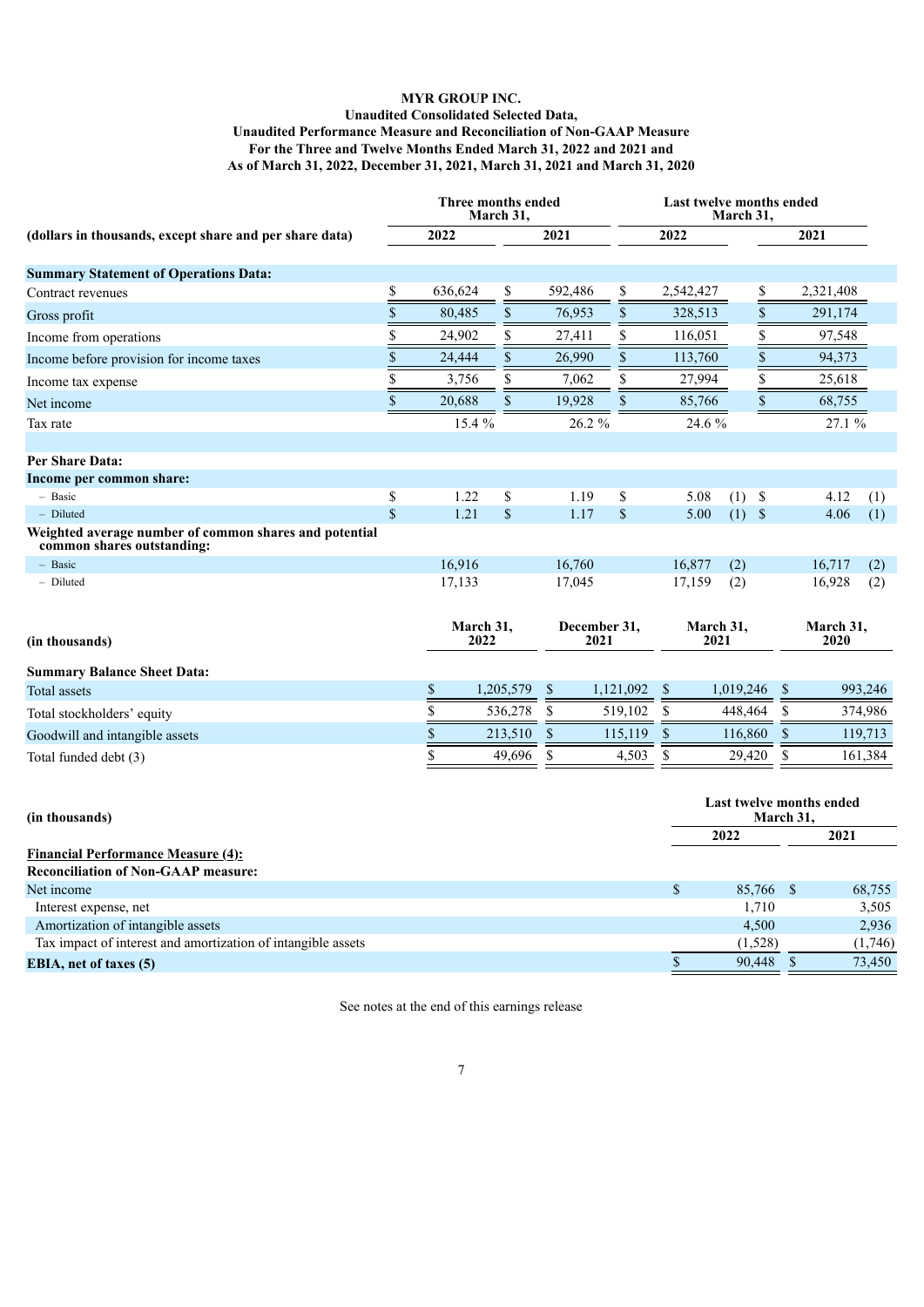# **MYR GROUP INC. Unaudited Performance Measures and Reconciliation of Non-GAAP Measures Three and Twelve Months Ended March 31, 2022 and 2021**

| (in thousands, except share, per share data, ratios and percentages)           |              | Three months ended<br>March 31, |               | Last twelve months ended<br>March 31, |                    |           |               |           |
|--------------------------------------------------------------------------------|--------------|---------------------------------|---------------|---------------------------------------|--------------------|-----------|---------------|-----------|
|                                                                                |              | 2022                            |               | 2021                                  |                    | 2022      |               | 2021      |
| <b>Financial Performance Measures (4):</b>                                     |              |                                 |               |                                       |                    |           |               |           |
| <b>EBITDA</b> (6)                                                              | \$           | 39,558 \$                       |               | 39,323 \$                             |                    | 164,475   | \$            | 144,333   |
| <b>EBITDA</b> per Diluted Share (7)                                            | \$           | 2.31                            | <sup>\$</sup> | 2.31                                  | - \$               | 9.59      | \$            | 8.52      |
| Free Cash Flow (8)                                                             | \$           | $7,430$ \$                      |               | 52,359 \$                             |                    | 39,938    | \$            | 157,066   |
| <b>Book Value per Period End Share (9)</b>                                     | \$           | 31.16                           | <sup>\$</sup> | 26.22                                 |                    |           |               |           |
| <b>Tangible Book Value (10)</b>                                                | \$           | 322,768                         | <sup>S</sup>  | 331,604                               |                    |           |               |           |
| Tangible Book Value per Period End Share (11)                                  | \$           | 18.76                           | \$            | 19.39                                 |                    |           |               |           |
| <b>Funded Debt to Equity Ratio (12)</b>                                        |              | 0.09                            |               | 0.07                                  |                    |           |               |           |
| <b>Asset Turnover (13)</b>                                                     |              |                                 |               |                                       |                    | 2.49      |               | 2.34      |
| <b>Return on Assets (14)</b>                                                   |              |                                 |               |                                       |                    | 8.4 %     |               | 6.9%      |
| <b>Return on Equity (15)</b>                                                   |              |                                 |               |                                       |                    | 19.1 %    |               | 18.3 %    |
| <b>Return on Invested Capital (18)</b>                                         |              |                                 |               |                                       |                    | 18.6 %    |               | 16.2 %    |
| <b>Reconciliation of Non-GAAP Measures:</b>                                    |              |                                 |               |                                       |                    |           |               |           |
| <b>Reconciliation of Net Income to EBITDA:</b>                                 |              |                                 |               |                                       |                    |           |               |           |
| Net income                                                                     |              | 20,688                          |               | 19,928                                |                    | 85,766    |               | 68,755    |
| Interest expense, net                                                          |              | 443                             |               | 462                                   |                    | 1,710     |               | 3,505     |
| Income tax expense                                                             |              | 3,756                           |               | 7,062                                 |                    | 27,994    |               | 25,618    |
| Depreciation and amortization                                                  |              | 14,671                          |               | 11,871                                |                    | 49,005    |               | 46,455    |
| <b>EBITDA</b> (6)                                                              | $\mathbb{S}$ | 39,558                          | $\mathcal{S}$ | 39,323                                | $\mathbb{S}$       | 164,475   | $\mathsf{\$}$ | 144,333   |
| Reconciliation of Net Income per Diluted Share to EBITDA per Diluted<br>Share: |              |                                 |               |                                       |                    |           |               |           |
| Net income per share                                                           |              | 1.21                            |               | 1.17                                  |                    | 5.00      |               | 4.06      |
| Interest expense, net, per share                                               |              | 0.03                            |               | 0.03                                  |                    | 0.10      |               | 0.21      |
| Income tax expense per share                                                   |              | 0.22                            |               | 0.41                                  |                    | 1.63      |               | 1.51      |
| Depreciation and amortization per share                                        |              | 0.85                            |               | 0.70                                  |                    | 2.86      |               | 2.74      |
| <b>EBITDA</b> per Diluted Share (7)                                            | \$           | 2.31                            | $\mathbb{S}$  | 2.31                                  | $\mathbf{\hat{s}}$ | 9.59      | \$            | 8.52      |
| <b>Calculation of Free Cash Flow:</b>                                          |              |                                 |               |                                       |                    |           |               |           |
| Net cash flow from operating activities                                        | \$           | 21,467 \$                       |               | 59,390 \$                             |                    | 99,305    | \$            | 199,314   |
| Less: cash used in purchasing property and equipment                           |              | (14, 037)                       |               | (7,031)                               |                    | (59, 367) |               | (42, 248) |
| <b>Free Cash Flow (8)</b>                                                      | \$           | 7,430 \$                        |               | 52,359 \$                             |                    | 39,938    | \$            | 157,066   |

See notes at the end of this earnings release.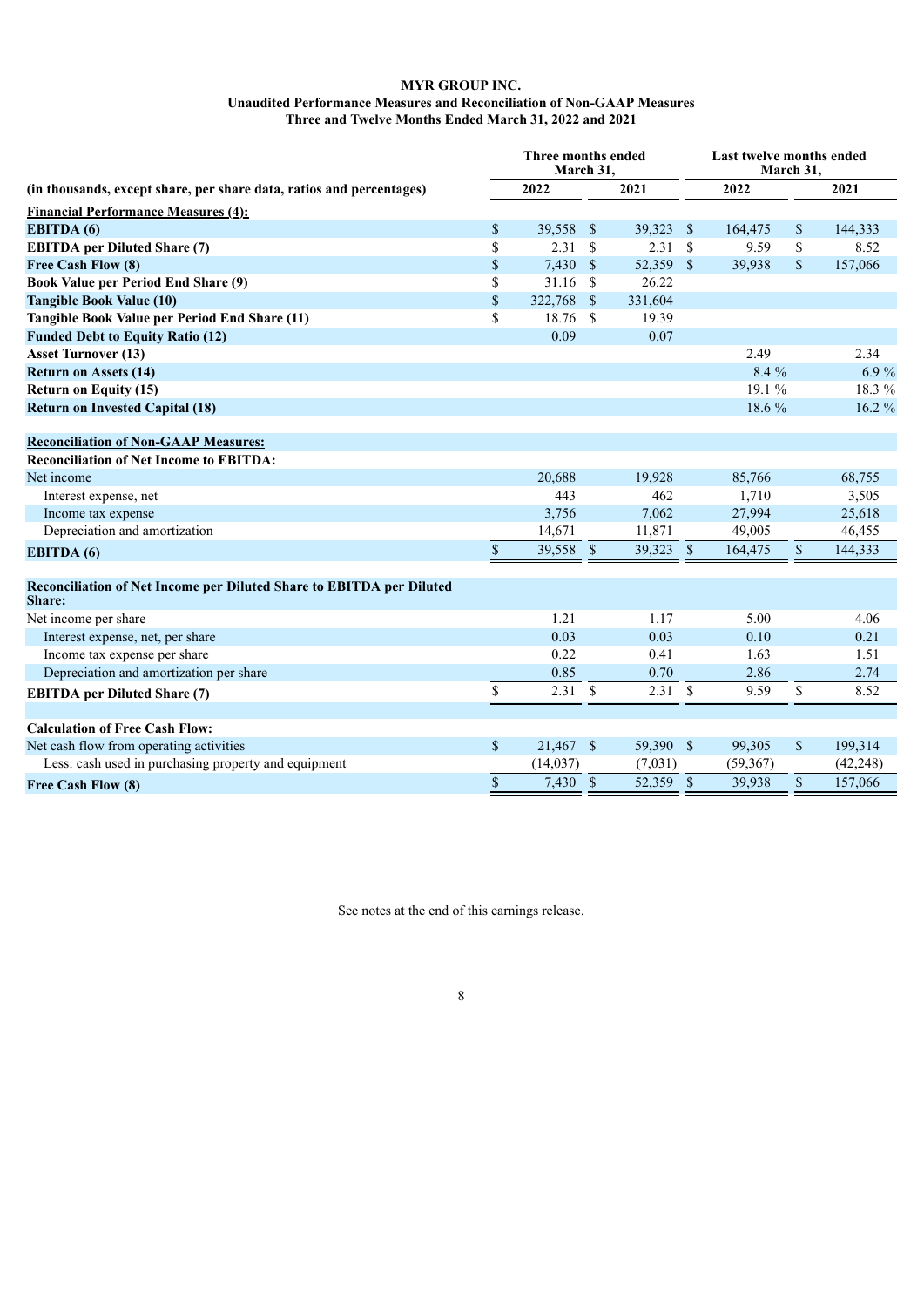# **MYR GROUP INC. Unaudited Performance Measures and Reconciliation of Non-GAAP Measures As of March 31, 2022, 2021 and 2020**

| (in thousands)                                                                                 |                       | <b>March 31, 2022</b> |                       | <b>March 31, 2021</b> |                       |
|------------------------------------------------------------------------------------------------|-----------------------|-----------------------|-----------------------|-----------------------|-----------------------|
| <b>Reconciliation of Book Value to Tangible Book Value:</b>                                    |                       |                       |                       |                       |                       |
| Book value (total stockholders' equity)                                                        |                       | \$                    | 536,278               | \$                    | 448,464               |
| Goodwill and intangible assets                                                                 |                       |                       | (213,510)             |                       | (116, 860)            |
| Tangible Book Value (10)                                                                       |                       |                       | 322,768               | S                     | 331,604               |
| Reconciliation of Book Value per Period End Share to Tangible Book Value per Period End Share: |                       |                       |                       |                       |                       |
| Book value per period end share                                                                |                       | $\mathbf{s}$          | 31.16                 | <sup>\$</sup>         | 26.22                 |
| Goodwill and intangible assets per period end share                                            |                       |                       | (12.40)               |                       | (6.83)                |
| Tangible Book Value per Period End Share (11)                                                  |                       |                       | 18.76                 | $\mathbf S$           | 19.39                 |
| <b>Calculation of Period End Shares:</b>                                                       |                       |                       |                       |                       |                       |
| Shares outstanding                                                                             |                       |                       | 16,995                |                       | 16,817                |
| Plus: common equivalents                                                                       |                       |                       | 217                   |                       | 285                   |
| <b>Period End Shares (16)</b>                                                                  |                       |                       | 17,212                |                       | 17,102                |
|                                                                                                |                       |                       |                       |                       |                       |
| (in thousands)                                                                                 | <b>March 31, 2022</b> |                       | <b>March 31, 2021</b> |                       | <b>March 31, 2020</b> |
| <b>Reconciliation of Invested Capital to Stockholders Equity:</b>                              |                       |                       |                       |                       |                       |
| Book value (total stockholders' equity)                                                        | \$<br>536,278         | \$.                   | 448,464               | -S                    | 374,986               |
| Plus: total funded debt                                                                        | 49,696                |                       | 29,420                |                       | 161,384               |

Invested Capital 5 567,242  $\overline{\text{S}}$  567,242  $\overline{\text{S}}$  404,815  $\overline{\text{S}}$  502,373 **Average Invested Capital (17) 8** 486,029 **\$** 453,594

See notes at the end of this earnings release.

Less: cash and cash equivalents (18,732) (73,069) (33,997)